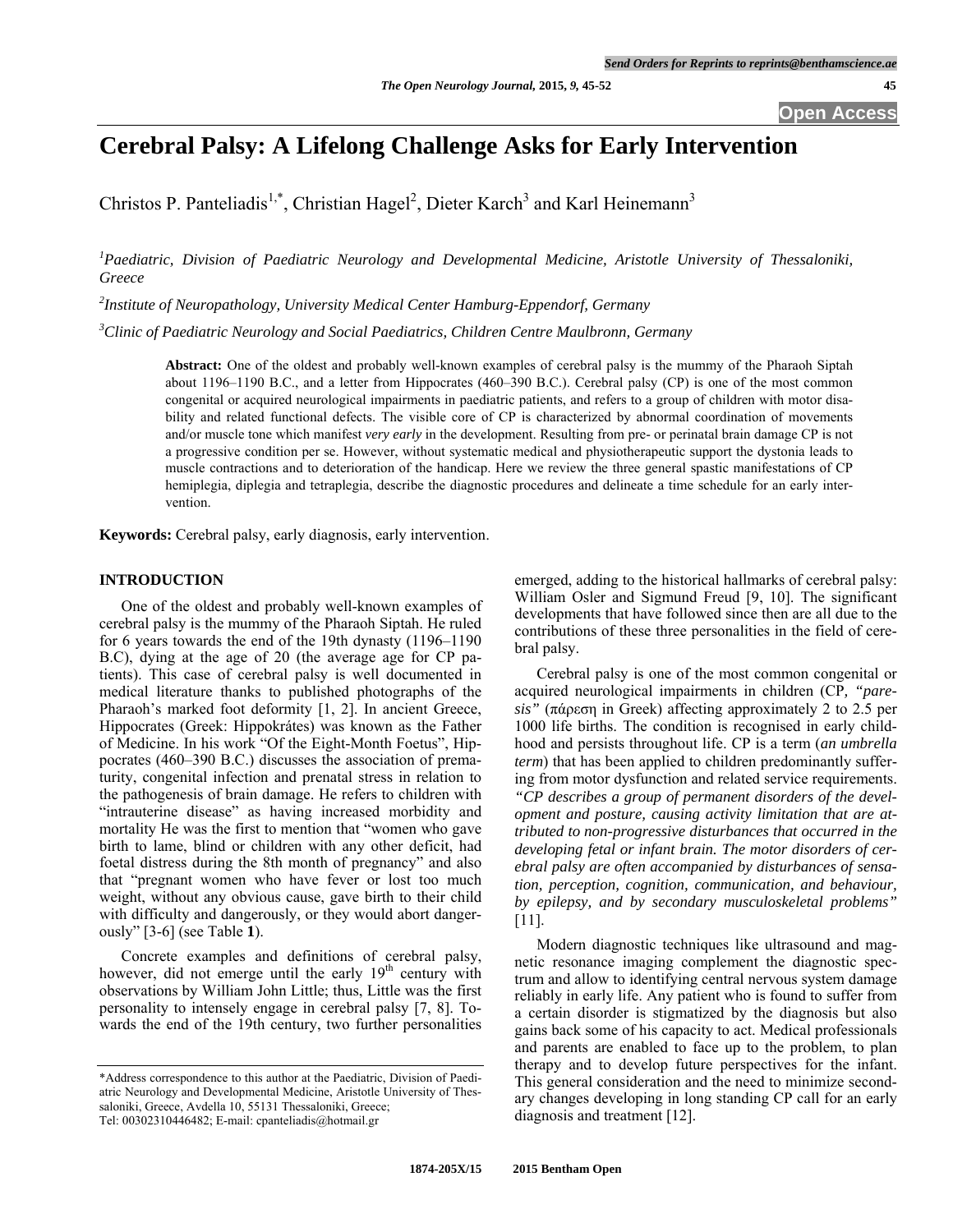| Table 1. Chronological history and terminology of cerebral palsy. |  |  |
|-------------------------------------------------------------------|--|--|
|                                                                   |  |  |

| Period                                         | <b>Name</b>                                                                                                                                | <b>Comments</b>                                                                                                                                                            |  |
|------------------------------------------------|--------------------------------------------------------------------------------------------------------------------------------------------|----------------------------------------------------------------------------------------------------------------------------------------------------------------------------|--|
| 1196-1190 B.C                                  | Egyptian monuments and mummies                                                                                                             | Pharaoh Siptah with deformity probably due to congeni-<br>tal abnormality rather than to poliomyelitis                                                                     |  |
| $5th - 4th$ Century B.C                        | Hippokrates, Ploutarchos                                                                                                                   | Role of prematurity, congenital infections and prenatal<br>stress                                                                                                          |  |
| 10 B.C.- 54 A.C<br>Suetonius (70 A.D-130 A.D.) | Caesar Tiberius Claudius Nero Germnicus (10 B.C.- 54<br>A.C.                                                                               | May have also suffered from athetoid CP described<br>"The Twelve Caesars"                                                                                                  |  |
| 1812-1820<br>1820-1830<br>1830-1831            | Reil, Cazauviehl, Lejumeau, de Kergaradec<br>Andrey, Heine, Depeck<br>Billard, Cruveilhier, Breschet, Lallemand, Rokitansky                | Reported "cerebral atrophy" in adult<br>Reported cerebral atrophy in children                                                                                              |  |
| 1842-1861                                      | Henoch, Little, Strommeyer                                                                                                                 | Noted an association between prematurity, prolonged<br>labor, asphyxia, neonatal convulsions and the use of<br>obstetrical forceps with later spastic diplegia in children |  |
| 1889                                           | Osler                                                                                                                                      | First two introduce the term "cerebral palsy" and pro-<br>vided the first classification of CP                                                                             |  |
| 1891-1897                                      | Freud                                                                                                                                      | Included prenatal factors in pathogenesis of CP. Provid-<br>ed the most comprehensive classification for spastic<br>diplegia                                               |  |
| 1885-1888                                      | Mc Nutt, Gower                                                                                                                             | Described "birth palsies" and identified "first born"<br>children as being at risk for CP.                                                                                 |  |
| 1953                                           | Apgar                                                                                                                                      | Set a score describing an infant's condition at birth                                                                                                                      |  |
| 1960                                           | Bobath, Vojta                                                                                                                              | Need to correct abnormal postural reflexes, especially in<br>very early life                                                                                               |  |
| 1970-1980                                      | Sonography, imaging                                                                                                                        | Use of brain CT/MRI                                                                                                                                                        |  |
| 1990                                           | Botulinum Toxin,                                                                                                                           | Management of spasticity with Botulinum Toxin                                                                                                                              |  |
| 2000                                           | Functional MRI, PET,                                                                                                                       | Use of MRI, SPECT and PET                                                                                                                                                  |  |
| 2000-2008                                      | Gross Motor Function Classification System (GMFCS),<br>Bimanual Fine Motor Function (BFMF), Manual Ability<br>Classification System (MACS) |                                                                                                                                                                            |  |

# **CLINICAL EVALUATION**

 The abnormal motor status (*movement* and *posture*) is the visible core of the clinical picture of CP, and is characterized by abnormal coordination of movements and/or muscle tone. The motor impairments of CP manifest *very early* in the development of a child. The infants are usually between 12-18 months of age when the delay in psychomotor development is observed and may be even younger in severe cases. Activity limitations are a consequence of the motor disorders. Therefore, disorders of movement and posture that are not associated with limitations in motor activity are not considered part of the CP group [11].

 The brain of the child with CP is in consistent neurodevelopmental conflict, as the impaired cerebral function hampers the physiologic course of growth and maturation of the motor system as well as perception and cognition. Therefore, treatment should stimulate the development of the child in its entirety which also means to coach the whole family (family centred approach). However, due to the evolving character of symptoms, an early diagnosis and the differential diagnosis of CP may be difficult and in some cases impossible during the first 12 to 24 months of life.

 According to Nelson and Ellenberg [13] there is only a weak prognostic significance of a formal neonatal examination referring to CP. The first symptoms are disturbances of muscle tone (either hypo- or hypertonic), persistence of primitive reflexes (e.g. *Moro, ATNR*), abnormal postures and movements and delayed motor milestones. However, these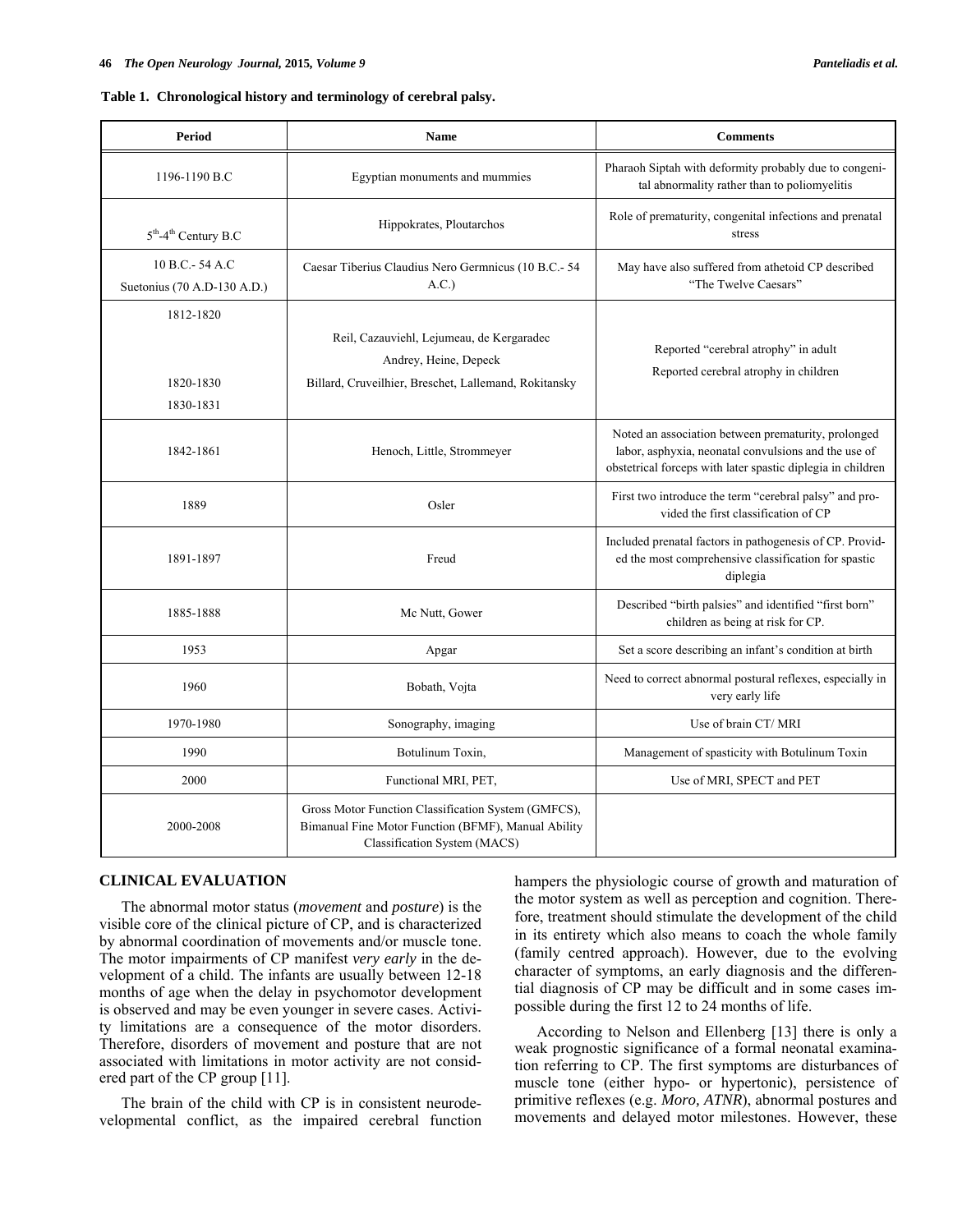#### *Cerebral Palsy: A Lifelong Challenge Asks for Early Intervention The Open Neurology Journal,* **2015***, Volume 9* **47**

symptoms are not CP-specific. They may be observed in all disturbances of brain development including pure mental retardation and autism, but also as a transient phenomenon of unknown aetiology with a benign outcome.

 As further pathological signs, Prechtl and colleagues [14] proved the quality of spontaneous general movements (*GMs*) – particularly during the third month of corrected (postmenstrual) age – to be a reliable and valid tool for distinguishing *between* infants who are at significant risk of developing neurological deficits and infants who are not [14]. Central to the study were the age-specific "*fidgety movements*" – small movements of the neck, trunk and limbs in all directions and of variable acceleration [15]. They are the predominant motor pattern in awake infants aged 3 to 5 months [16]. Infants develop normally if such fidgety *GMs* are present and normal, even if their brain ultrasound findings indicate a disposition to neurological deficits in later life. Conversely, if fidgety movements are absent, infants develop neurological deficits even if their ultrasound does not indicate a significant risk [17]. However, although abnormal *GMs* are indicative for neurological deficits they are not a specific sign for CP [18, 19].

 More specific symptoms are observed during the third and fourth trimesters of life when a spastic hemiplegic pattern or hypertonic patterns in the arms and legs with scissoring and increased deep tendon reflexes may develop. These signs may already indicate the type of CP. Diplegia, tetraplegia, hemiplegia and the ataxic and dyskinetic forms of CP correspond to injury in different locations of the brain, involve different cellular elements, and can be assigned to particular times of injury and different causes [12].

## **DIPLEGIA**

 In preterm infants diplegia is the typical picture of CP. Frank periventricular necrosis due to severe perinatal anoxia necessitating resuscitation (accompanied with diffuse whitematter gliosis) or diffuse white-matter-gliosis only, resulting from complications during intensive care phases (or between 25th – 33th week of the pregnancy) are the neuropathological substrates [12, 20]. The lesion is located in the border zone between long penetrators from the cortex and long basal penetrators frequently affecting the white matter anterior to the frontal horns, near the lateral corners of the lateral ventricles where the upper part of the pyramidal radiation runs. Intra- or periventricular haemorrhagic infarction damage may increase the extent of the lesion in the immature tissue of the germinal matrix [20].

 There is usually a silent period of 6-12 weeks during which the above findings may subside and therefore the diagnosis may elude the clinical examination. However, a careful neurological examination in high-risk infants may reveal some suspicious neurological findings like hypotonia after the  $3<sup>rd</sup>$  to  $4<sup>th</sup>$  month (corrected age) of life. The child has poor head control and abnormally easily provoked primitive reflexes, especially the Moro reflex, the automatic walking and tonic neck reflexes. The examination at this stage may reveal a lethargic baby lying in a semi flexed position with little spontaneous movement, especially of the legs [21]. *Primitive* reflexes may still persist; the asymmetric tonic neck reflex (ATNR), palmar and plantar grasp reflexes are abnormally loose. Initially hypertonia is of the rigid type with the legs extended at the knees and plantar -flexed at the ankles. Later deep tendon reflexes are hyperactive in all extremities and pyramidal signs are easily elicited.

## **TETRAPLEGIA**

 Tetraplegia commonly results from severe global hypoxic-ischemic injury which may occur at different developmental stages. Early in development this may lead to porencephaly, consisting of bilateral defects in the insula and in the gyrus praecentralis and postcentralis. Massive damaging of the immature brain tissue, such as it occurs if both Aa. carotis internae are affected, may lead to hydranencephaly. A hypoxic-ischemic injury of the brain towards the end of gestation or in early infancy may lead to multicystic encephalopathy. The alterations present as multiple bilateral cavities with varying distribution separated from each other through gliotic tissue [12].

 In most cases the infant is hypotonic before the appearance of increased muscle tone. *Primitive reflexes* (Moro, automatic neck reflex) remain longer than normal; there is difficulty in feeding while later scissoring appears as well as flexion posture of the upper limbs. It is common to find hyperextension and opisthotonus in the supine position and flexion in the prone. In severe cases contractures appear as the child matures.

# **DYSKINESIA**

#### **Imaging Mathod**

 During the past decades new methods in brain imaging were developed providing the clinician with detailed pictures of the developmental state and possible lesions of the brain. Ultrasound (pre-and postnatal), computer tomography (CT), magnetic resonance imaging (MRI), functional MRI, transcranial magnetic Stimulation (TMS), MRI spectroscopy and positron emission tomography (PET), diffusiontensorimaging (DTI) among others may be used during pregnancy or in the postnatal period yielding information not only about the anatomy but also on the metabolism, blood supply etc [12]. However, the possibilities to obtain data on the function of the newborn brain are still limited.

 Marbled state of the basal ganglia refers to an irregular whitish appearance of the thalamus or striatum due to an abnormal network of thinly myelinated fibres running in an irregular pattern through glial scars. The anomalies are recognisable histologically at about 6 months of age and may be readily seen macroscopically when the fibres in the basal ganglia are fully myelinated. In addition to the basal ganglia the claustrum, red nucleus and subthalamic nucleus may be affected, whereas the substantia nigra, amygdala and mamillary bodies are usually spared. Marbled state may result from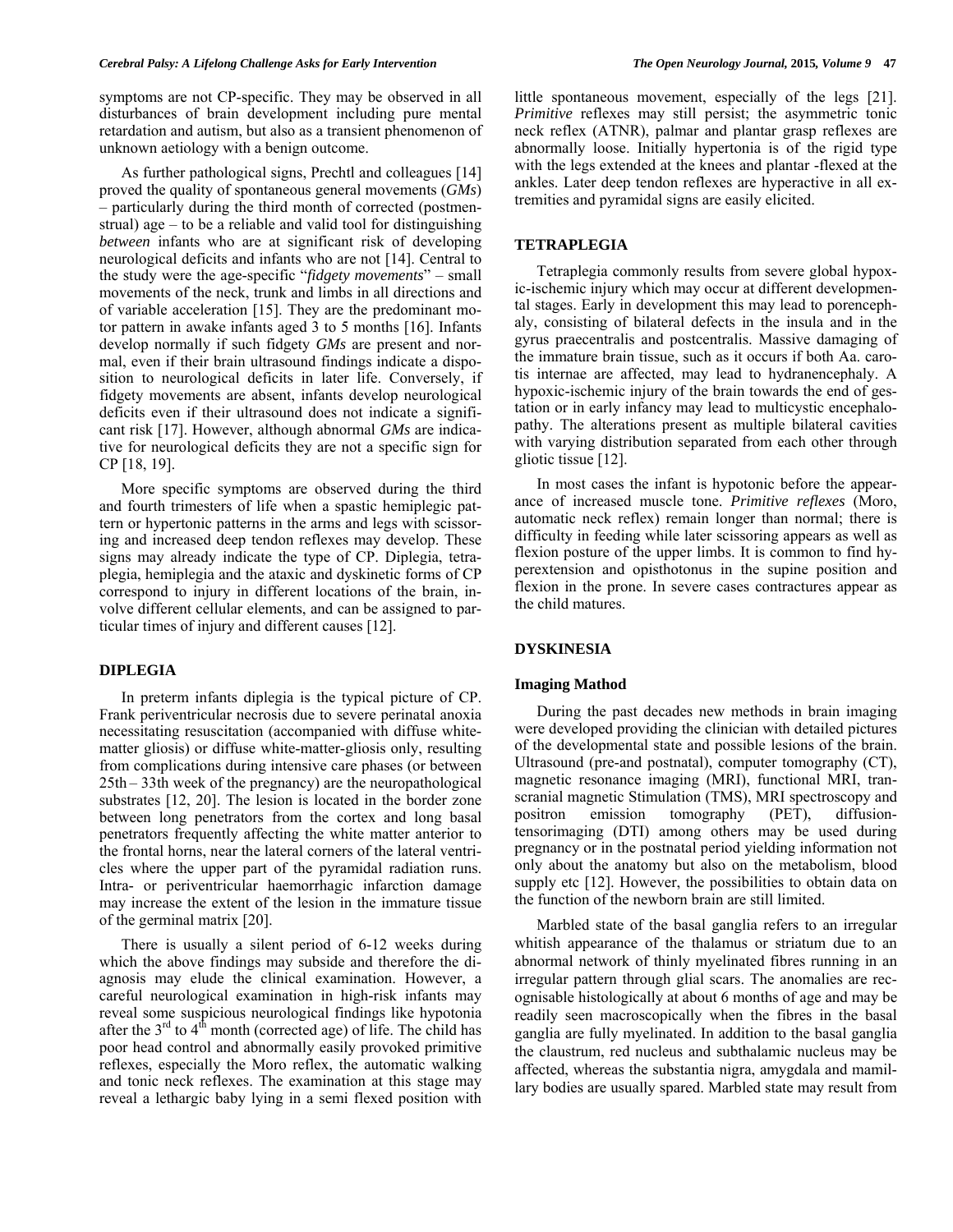prolonged delivery at term. Clinically changes in muscle tone may relate to posture and emotional state. Hypertonia is of the rigid type (*lead pipe*) in contrast to the spastic types. Corresponding to the neuroanatomical development typical extrapyramidal movements are rare during the neonatal period. They start several months later and have a slow progression. The pattern of abnormal muscle tone and movement in dyskinetic CP also progressively develops between 5 and 10 months of age and the full picture may not be completed before the age of 2 years (Foley 1992). There is a delay in the loss of primitive reflexes. Involuntary movements and abnormal posture are obvious in the second half of the 1st year of life with the clinical features completed by the 2nd year. After the 2nd year of life, the clinical presentation includes involuntary movements of athetosis, chorea and dystonia, which are more obvious in the supine position. Facial movements are affected the most [22].

#### **HEMIPLEGIA**

 The typical picture of congenital hemiplegia results from a territorial infarction due to thrombembolic occlusion of an artery. The lesions are mainly seen in mature infants [23]. Complete occlusion of a cerebral artery results in unilateral focal necrosis of the brain tissue most frequently located in the territory of the left middle cerebral artery which may be explained by haemodynamic differences due to a patent ductus arteriosus and by the shorter distance between heart and left carotid artery in comparison to the right side. Occlusion of the vessel leads to hemiplegia of the trunk, arm and head. In contrast, infarction in the territory of the anterior cerebral artery results in a paresis of the leg [12]. Proximal occlusion of the middle cerebral may also involve the anterior cerebral artery resulting in a complete hemiplegia. In preterm infants the hemiplegia often originates from periventricular haemorrhagic infarction (and periventricular leucomalacia).

#### **ATAXIA**

 Ataxia may also be a feature of CP. A decreased cerebellar volume was found in severely premature newborns especially after prolonged artificial respiration [24]. Patients with ataxic CP have fewer neurological complications when compared to other types of CP. Ataxic CP presents with hypotonia during early infancy and delay of the gross motor functions. After the 6th month, the lack of balance is obvious. These children are clumsy/unskillful and unable to perform precise and quick movements. This type of CP is *characterised* by significant heterogeneity both for its aetiology and for the clinical appearance. However, diagnosis can be misled. The clinical findings can be ensured by ultrasound and other imaging and laboratory methods.

## **THERAPY**

 The decision on a therapeutical intervention is guided by several considerations [25]:

1. neural plasticity and critical periods of development,

- 2. extent of brain injury and signs predicting prognosis,
- 3. familial environment, and
- 4. concepts and goals of intervention.

 **Ad 1)** Due to the plasticity of the developing nervous system it may adjust to an injury depending on the time and location of the impact. The plasticity is based on several factors:

- growing axons may take alternative routes to their targets,
- each hemisphere initially develops cortico-spinal projections to the ipsi- and contra-lateral extremity,
- a large fraction of neurons go into apoptosis between gestational week 32 and the early postnatal period suggesting that the surplus of neurons may adopt other functions if connected to proper targets [26],
- growing dendrites and remodelling dendritic fields, which are regulated by activity [27], in adult rats a sustained neocortical neurogenesis has been documented after neonatal hypoxic/ischaemic injury, which could contribute to the ability to recover from injury [28],
- Rha *et al.* [29] treated rats with unilateral cerebral injury inflicted at postnatal day 7 after a time interval of 4 weeks in different environments and found a significantly higher generation of new neurons in the subventricular zone in animals that lived in an enriched environment. Kolb et al. [30] demonstrated that a reduced growth of dendrites of pyramidal neurons after focal cortical lesioning in newborn rats was reversible if the animals were housed comfortably and received tactile stimuli.
- In children with uni- or bilateral cerebral lesions who were examined by means of TMS between the 3rd and 24th month of life a progressive reduction of synaptic connectivity was found due to lack of cortico-spinal activity [31]. These findings were confirmed in cats. Uni-lateral inactivity of the cortico-spinal tract resulted in aberrant cortico-spinal terminations and decreased numbers of interneurons as well as M1 motor map defects. However, early electric stimulation of the injured extremities and training restored corticospinal tract connections and the M1 motor map [32, 33].

 The animal data thus suggest critical periods for the motor development which would correspond to an age of several months up to one year in humans.

 Hence, severe damage will regularly result in early and severe symptoms whereas small or focal injuries that occurred early in gestation are better adjusted for and will become clinically apparent only later.

 **Ad 2)** Location and extent of the CNS lesion primarily defines the development of the child and the efficacy of the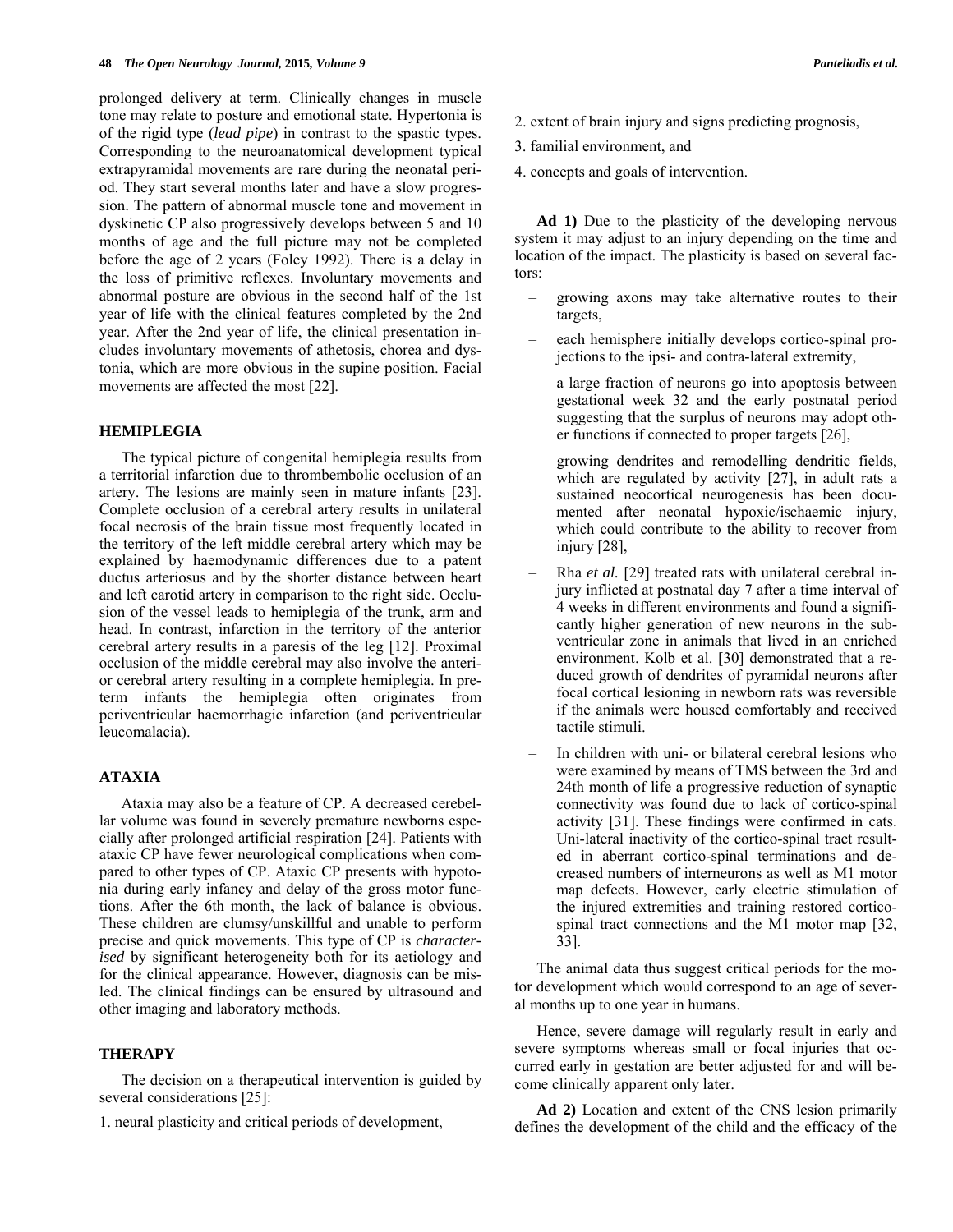therapy. Severe injuries cause deficits which are often only partially compensated for by therapy. However, this does not exclude the possibility of substantial improvement by activation of remaining functions like improvement of vision in children with neonatal damage in the occipital lobes.

 Repeated investigations of the brain in the first postnatal weeks and months by ultrasound and MRI generally render the more valuable information concerning prognosis [24, 34, 35] than performing just one investigation at a fixed date [36].

 Van Wezel-Meijler *et al.* [37] conducted a study on very premature or low birth weight neonates evaluating the prognostic value of repeated ultrasound investigations. The ultrasound findings were complemented by MRI at the calculated date of term. In cases where a periventricular echo density was observed in at least one investigation a white matter lesion was seen in MRI and in children with peri- or intraventricular haemorrhage (Volpe grade I-III) this was always confirmed by MRI indicating an unfavourable prognosis. Normal ultrasound findings always indicated a favourable course even if the MRI showed conspicuous findings. The study thus confirmed in part older investigations [38].

 Numerous follow-up investigation of severely premature children confirm a high risk for developmental retardation in CP including global cognitive impairment or developmental disorders of scholastic skills which may only be noticed in school [39-41]. Hence the concept of a therapy only addressing motor skills seems to be outdated.

 CP in mature newborns is relatively rarely caused by hypoxia-ischemia. Prognosis in these cases is deduced from the clinical course assessed according to the modified classification of Sarnat and Sarnat [42]. The brain injury usually is observed in conjunction with other pre- and perinatal complications like intracranial haemorrhage, seizures or connatal disorders. Early clinical symptoms are similar to those described above; later tetraparesis may develop which commonly is associated with cognitive and emotional retardation.

 **Ad 3)** The significance of the family for the development of the child is increasingly acknowledged. Family centred therapeutical concepts are now available like COPCA (Coping with and caring for infants with special needs) which includes informing the parents about the child's disorder and coaching them to involve the child in a broad spectrum of activities [43]. Further, the parents themselves need support with their fears and worries [44] and should be involved in the management of the child in an emancipated way [45, 46]. 2011.

 **Ad 4)** In the past different physiotherapeutic techniques and concepts have been developed to diminish the neurologic symptoms like extensive passive cross-pattern exercises of the extremities, similar to the movement pattern of amphibians for "neurological organisation" [47-49] or intensive passive training by inducing the coordination complexes "reflex creeping" and "reflex rolling" to create the basis ("start level") for a normal motor development [50, 51] and inhibition of abnormal movement patterns response reflexes

and facilitation of more or less normal patterns of posture and purposeful movements [52, 53]. More recently multidisciplinary treatment strategies have been recommended which do not any longer solely focus on the movement disorder. The Bobath concept has also been changed accordingly. Reflecting current neurobiological insights into the mode of function of the therapeutical measures the regimens include a family centred approach [54], and comply with many elements used in the preventive exploitation of high-risk infants. The therapists train parents and carers in ways to assist their child to achieve best performance [55]. In general, advanced motivation and inspiration of the intrinsic activity of the child is the focus of therapy so that an increased sensorimotor experiences can be gathered and functional improvement achieved. The patient becomes the active part in the setting, with increase of age pathological movements are accepted. Catchwords for therapy are: *Practice makes perfect*; *Use it or lose it*; *Fire together – wire together*; *No changes without reward*.

 Priority is given to the accomplishment of everyday tasks, largely independent of the quality of the movement sequences as long as this does not worsen pre-existing contractions. However, although the early developmental intervention programs in preterm infants improved cognitive function at the infant age they showed no long term effect when assessed at the school age. In systematic reviews performed by Orton *et al.* [56] and Blauw-Hospers *et al.* [57] there was little evidence of an effect on motor functions in the short-, medium- or long-term. Thus in children in whom CP or a severe psychomotor retardation develops the aims of intervention have to be individually and constantly adjusted over years according to the individual (dis)abilities. The efficacy of a concept that is not solely focused on motor development has previously been shown in a controlled trial with spastic diplegic children, between 12 and 19 months of age [58].

 A systematic literature analysis documented a relatively good efficacy for constraint induced therapy, hip surveillance, botulinum toxin, selective dorsal rhizotomy, contextfocused therapy, goal-directed training, fitness training and purpose-built home training programmes given that the indication is individually adapted [59].

 In the last decade children have been treated with hemiplegic CP intervention programs to overcome the "learned non-use" in adult hemiplegia, which are strongly child- and impairment orientated. The efficacy of the constraintinduced movement therapy (CIMT) and the hand-arm intensive bimanual therapy (HABIT) depends on the cooperation of the child which can be expected not before an age of about 4 years. The efficacy depends also on the size of the cerebral lesion and the extent of ipsi-lateral projections which can negatively influence the result [60, 61]. Although the effects of CIMT were evaluated in several therapeutic trials an optimal protocol for therapy could not be established and a long lasting improvement of quality of life for the children was not proven until now [62].

 Cognitive development is much less at risk in congenital hemiplegia or after perinatal stroke than in spastic diplegia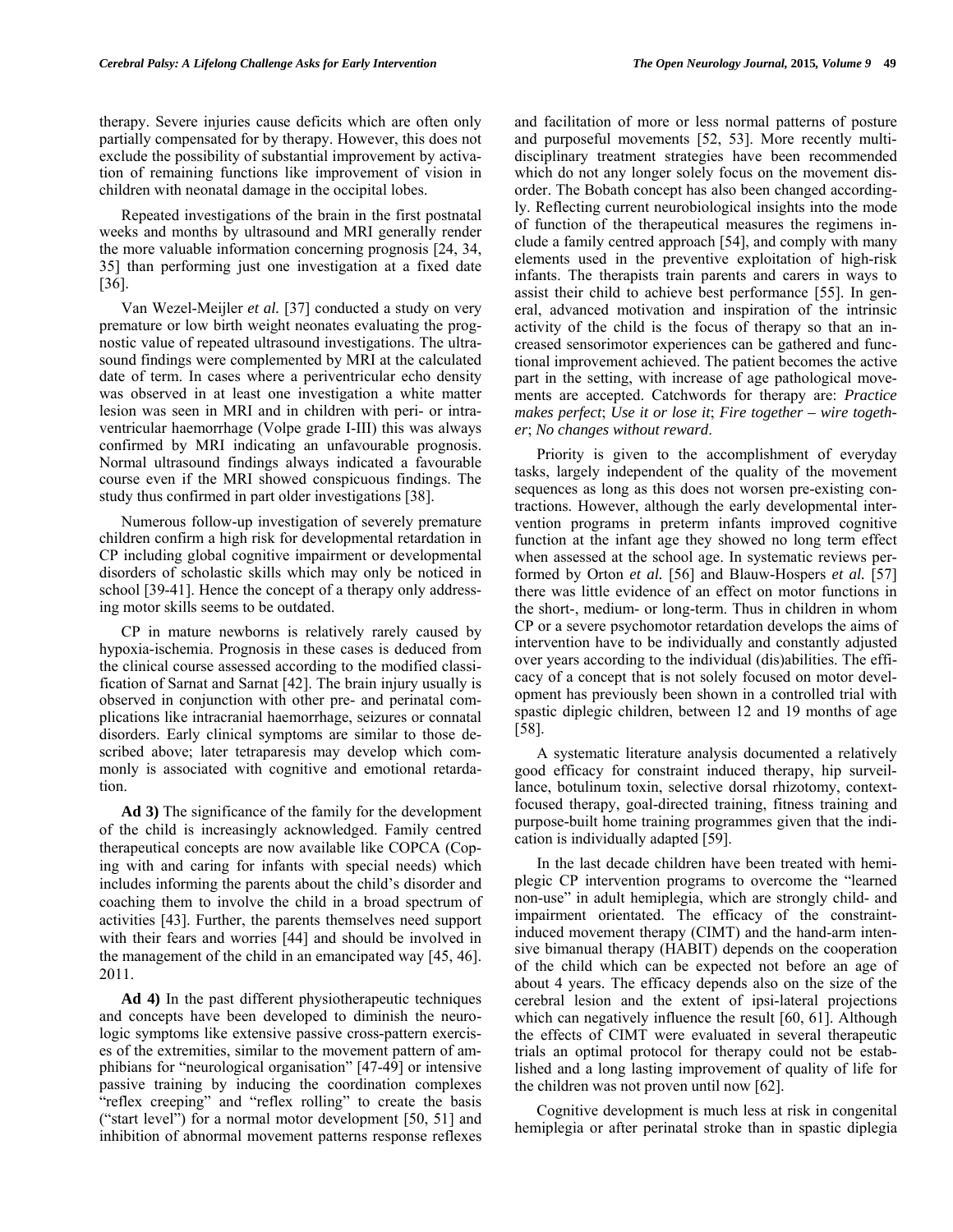or tetraplegia [63]. Occupational therapy and physiotherapy are indicated in motor symptoms differing between right and left side.

# **TIME SCHEDULE FOR AND EARLY INTERVER-TION**

# **Prevention**

 The risk factors for CP could be identified by a metaanalysis in children born mature. However, there is only a small chance to avoid the risk factors [64]. In cases of perinatal illnesses such as fits, respiratory distress syndromes or hypoglycemia timely state-of-the-art clinical management helps to prevent irreversible brain injury. Preventing birth before the  $34<sup>th</sup>$  week of gestation is one of the most important concerns since these children have a risk of about 50 % to develop CP Medical care should aim at.

- reduction of multiple births after in-vitro fertilisation,
- early recognition and treatment of prenatal intraamniotic infections or sepsis and possible sequelae [65-67].
- in case of habitual abortion or preterm delivery examination of the fetus and the mother to identify individual causes followed by adequate pre-conceptual counselling of the mother, and
- critical analysis of the data gained by fetal electronic monitoring [68, 69].

 Most of the very premature children are treated in hospital and require long term intensive care and artificial respiration. In order to prevent further complications like haemorrhagic stroke any stress should be avoided and gentle physical contact should be offered [70]. The parents need to be involved in the management of the child as early as possible. Previous studies have shown that this may shorten the stay in hospital [71, 72]. However, whether this regimen also influences psychomotor development has not been shown conclusively. According to Guzetta *et al.* [73] massage of the baby diminishes stress and fosters development. Both, premature children and children at high risk should be seen frequently by a paediatrician after discharge from the hospital to take preventive measures as early as possible [74, 75].

# **Therapy**

 At the age of 3 months high-risk infants with a birth weight of less than 1250 g who suffered from severe preand/or perinatal complications (which may lead to CP) and who showed neurological abnormalities at term as well as alterations in CNS imaging should be neurologically reevaluated and their motor development should be assessed according to criteria of Prechtl or Hadders-Algra respectively [14, 25]. Children with suspicious findings should be seen again after 4 weeks. If functional abnormalities are confirmed interventions are initiated as described above. This proceeding, which differs from former concepts, is indicated because confirmed abnormal neurological findings point to

serious deficits in psycho-motor development and a risk of

CP. The treatment has to be adjusted to any peculiarities that may appear later like disturbed motor function of the mouth, cognitive retardation etc. making use of the different forms of therapy like speech or occupational therapy and physiotherapy respectively. Later more specific interventions are indicated like HABIT, CIMT or treadmill training.

 The first thing should be to inform parents and /or caregivers carefully about the possibility that the baby has a developmental retardation and that there is a risk that the child can develop a form of CP. According to Hadders-Algra [25] it is important to coach parents and inform them about all facts that could influence the developmental process. Children have to explore their ADL-surrounding and make experience, favourable seems to be an ADL-setting how and where problems have to be solved and children have to adapt in their performance.

 Despite great efforts in research many open questions remain in CP [12, 14, 16]. The main goal should be to continue identifying the divergent aetiologies and to prevent CP in order to reduce the percentage of children with brain damage. Herskind *et al.* [76] argue that infants offered early intervention in future clinical studies must be identified carefully, and that the intervention should be focused on infants showing early signs of CP to determine an effect of treatment.

 In *summary,* the most important points concerning in early treatment are

- to start general supportive activities within the first year of life to achieve the best possible benefit for the child,
- to assure a loving and stimulating atmosphere during the training and to perform the exercises with the family members or the next caregivers,
- to provide not only technical guidance but also psychological and psychosocial support to the caregivers,
- to communicate not only active but also passive interventions such as in feeding, bedding and head control (handling) to the caregivers in order to help to avoid contractures or hip dislocation,
- to adjust the treatment setting individually and include frequent repetitions and positive feedback to promote the essential intrinsic motivation and self-activity,
- to promote sensorimotor (and mental) development analogous to that in normal children; it may be necessary to divide the training in very small development steps,
- to implement specific and targeted therapies or even CIMT at an appropriate age. For example, training the hand-mouth movement is a goal-oriented activity which is possibly achieved only with the support of the postural control, and
- to address associated symptoms separately such as deficits in oral motor skills or eating disorders.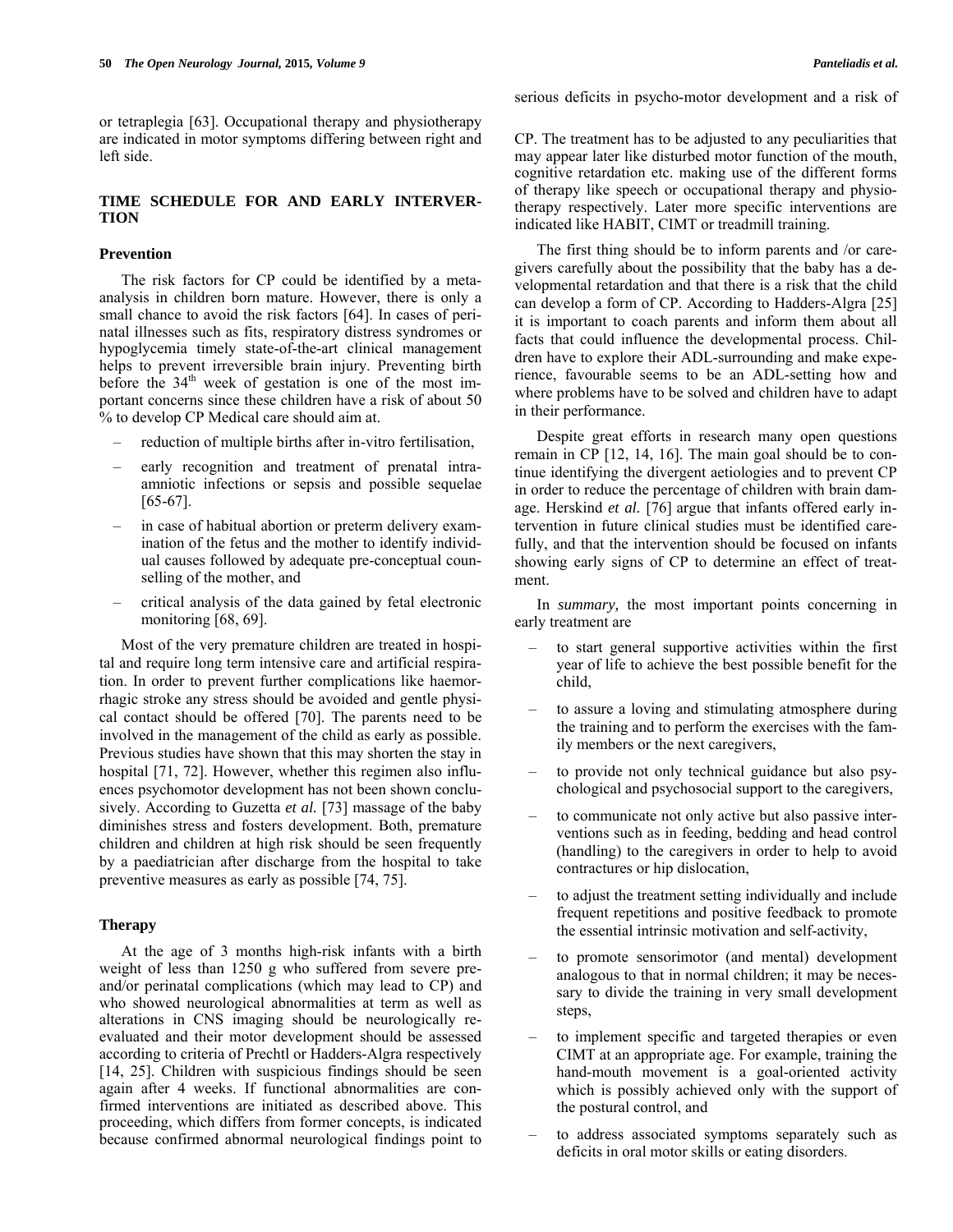## **CONFLICT OF INTEREST**

 The authors confirm that this article content has no conflict of interest.

#### **ACKNOWLEDGEMENTS**

Declared none.

## **REFERENCES**

- [1] Ikram S, Dodson A. The mummy in ancient Egypt. Thames and London: Hudson 1998.
- [2] Harris J, Wende E. An X-ray atlas of the royal mummies. Chicago and London. University of Chicago Press 1980.
- [3] Lipourlis D. The suffix in presocratic philosophy and in the Hippocratic corpus. Thessalonik, Aristotle University, 1968 (in Greek).
- [4] Lipourlis D. The suffix in presocratic philosophy and in the Hippocratic corpus. Thessaloniki, Aristotle University, 1968. (In Greek).
- [5] Nestle W. Hippocratica. Hermes 1938; 73: 1-38.
- [6] Panteliadis C, Panteliadis P, Vassiliady F. Hallmarks in the history of cerebral palsy: From antiquity to mid-20<sup>th</sup> century. Brain  $\&$  Dev 2013; 35: 285-292.
- [7] Accardo P. William John Little and Cerebral Palsy in the Nineteenth Century. J Hist Med Allied Sci 1989; 44: 56-71.
- [8] Little W. On the nature and course treatment of deformities of human frame. Being a course of lectures delivered at the Royal Orthopedic Hospital in 1843 and 1844. London: Longman, Brown, Green and Longmanns 1853.
- [9] Osler W. The cerebral palsies of children: a clinical study from the infirmary for nervous diseases. Philadelphia: Blakiston P 1889.
- [10] Freud S. Die infantile Cerebrallähmung. In: Nothnagel H, ed. Nothnagel's Specielle Pathologie und Therapie. Wien: Holder 1897.
- [11] Bax M, Goldstein M, Rosenbaum P, *et al*. Proposed definition and classification of cerebral palsy. Dev Med Child Neurol 2005; 47: 571-76.
- [12] Panteliadis CP. Cerebral palsy- A multidisciplinary approach. Dustri Verlag Dr. Karl Feistle, München-Orlando 2011.
- [13] Nelson KB, Ellenberg JH. Neonatal signs as predictors of cerebral palsy. Pediatrics 1979; 64: 225-32.
- [14] Prechtl HFR. State of the art of the new functional assessment of the young nervous system. An early predictor of cerebral palsy. Early Hum Dev 1997; 50: 1-11.
- [15] Hopkins B, Prechtl HFR. A qualitative approach to the development of movements during early infancy. In: Prechtl HFR, Ed. Continuity of neural functions from prenatal to postnatal life. Clin Dev Med 1984; 94: 179-97.
- [16] Einspieler C, Prechtl HFR, Bos AF. Prechtl's method on the qualitative assessment of general movements in preterm, term and young infants. Clin Dev Med 2004; 167: 1-91.
- [17] Einspieler C, Kerr AM, Prechtl HFR. Is the early development of girls with Rett disorder really normal? Pediatr Res 2005; 57: 696- 700.
- [18] Groen SE, Blecourt ACE, Postema K, Hadders-Algra M. General movements in early infancy predict neuromotor development at 9 to 12 years of age. Dev Med Child Neurol 2005; 47:731-8.
- [19] Darsaklis V, Snider LM, Majnemer A, Mazer B. Predictive validity of Prechtl´s method on the qualitative assessment of general movements: a systematic review of evidence. Dev Med Child Neurol 2011; 53: 896-906.
- [20] Folkerth RD. Neuropathologic substrate of cerebral palsy. J Child Neurology 2005; 20: 940-9.
- [21] Wichers M, Hilberink S, Roebroeck ME, *et al*. Motor impairments and activity limitations in children with spastic cerebral palsy: a Dutch population-based study. J Rehabil Med 2009; 41: 367-74.
- [22] Yokochi K, Shimabukuro S, Kodama M, *et al*. Motor function of infants with athetoid cerebral palsy. Dev Med Child Neurol 1993; 35: 909-16.
- [23] Nelson KB, Lynch JK. Stroke in newborn infants. Lancet Neurol 2004; 3: 150-8.
- [24] Limperopoulos C, Soul JS, Gauvreau K, *et al*. Late gestation cerebellar growth is rapid and impeded by premature birth. Pediatrics 2005; 115: 688-95.
- [25] Hadders-Algra M. Challenges and limitations in early intervention. Dev Med Child Neurol 2011; 53(Suppl 4): 52-5.
- [26] Rabinowicz T, de Courten-Myers GM, Petetot JM, *et al*. Human cortex development: estimates of neuronal numbers indicate major loss late during gestation. J Neuropathol Exp Neurol 1996; 55: 320- 28.
- [27] Parrish JZ, Emoto K, Kim MD, Jan YN. Mechanisms that regulate establishment, maintenance, and remodeling of dendritic fields. Ann Rev Neuroscience 2007; 30: 399-423.
- [28] Yang Z, Covey MV, Bitel CL, *et al*. Sustained neocortical neurogenesis after neonatal hypoxic/ischemic injury. Ann Neurol 2007; 61: 199-208.
- [29] Rha DW, Kang SW, Park YG, *et al*. Effects of constraint- induced movement therapy on neurogenesis and functional recovery after early hypoxic- ischemic injury in mice. Dev Med Child Neurol 2011; 53: 327-33.
- [30] Kolb B, Mychasiuk R, Williams P, Gibb R. Brain plasticity and recovery from early cortical injury. Dev Med Child Neurol. 2011; 53(Suppl 4): 4-8.
- [31] Eyre JA, Smith M, Dabydeen L, *et al*. Is hemiplegic cerebral palsy equivalent to amblyopia of the corticospinal system? Ann Neurol 2007; 62: 493-503.
- [32] Martin JH. Chakkrabaty S, Friel KM. Harnessing activitydependent plasticity to repair the damaged corticospinal tract in animal model of cerebral palsy. Dev Med Child Neurol 2011; 53(Suppl 4): 9-13.
- [33] Friel K, Chakrabarty S, Kuo H-C, Martin J. Using motor behavior during an early critical period to restore skilled movement after damage to the corticospinal system during development. J Neurosci 2012; 32: 9265-76.
- [34] Dyet LE, Kennea N, Counsell SJ, *et al*. Natural history of brain lesions in extremely preterm infants studied with serial magnetic resonance imaging from birth and neurodevelopmental assessment. Pediatrics 2006; 118: 536-48.
- [35] Malik GK, Trivedi R, Gupta RK, *et al*. Serial quantitative Diffusion Tensor MRI of the term neonates with hypoxic-ischemic encephalopathy. Neuropediatrics 2006; 37: 337-43.
- [36] Spittle AJ, Cheong J, Doyle LW, *et al*. Neonatal white matter abnormality predicts childhood motor impairment in very preterm children. Dev Med Child Neurol 2011; 53:1000-6.
- [37] Van Wezel-Meijler G, De Bruione F, Steggerda SJ, *et al*. Ultrasound detection of white matter injury in very preterm newborn neonates practical implications. Dev Med Child Neurol 2011; 53(Suppl 4): 29-34.
- [38] De Vries LS, Groenendaal F, Eken P, *et al*. Infarcts in the vascular distribution of the middle cerebralartery in preterm and fulltherm infants. Neuropediatrics 1997; 28: 88-96.
- [39] Whitaker AH, Feldmann J, Lorenz JM, *et al*. Motor and cognitive outcomes in nondisabled low-birth-weight adolescents. Early Determinants. Arch Pediatr Adolesc Med 2006; 160: 1040-6.
- [40] Saigal S, Stoskopf B, Boyle, *et al*. Comparison of current health, functional limitations, and health care use of young adults who were born with extremely low birth weight. Pediatrics 2007; 119: e562-73.
- [41] Volpe JJ. Brain injury in premature infants a complex amalgam of destructive and developmental disturbances. Lancet Neurol 2009;  $8:110-28$
- [42] Sarnat HB, Sarnat MS. Neonatal encephalopathy following fetal distress. Arch Neurol 1976; 33: 696-705.
- [43] Hielkema T, Blauw-Hospers CH, Dirks T, *et al*. Does physiotherapeutic intervention affect motor outcome in high-risk infants? An approach combining a randomized controlled trial and process evaluation. Dev Med Child Neurol 2011; 53: e8-15.
- [44] Romeo DM, Cioni M, diStefano A, *et al*. Quality of life in parents of children with cerebral palsy: is it influenced by the child`s behaviour? Neuropediatrics 2010; 41: 121-6.
- [45] Darrah J, Law MC, Pollock N, *et al*. Context therapy: a new intervention approach for children with cerebral palsy. Dev Med Child Neurol 2011; 53: 615-20.
- [46] Rosenbaum P. Family and quality of life: key elements in intervention in children with cerebral palsy. Dev Med Child Neurol 2011; 53(Suppl 4): 68-70.